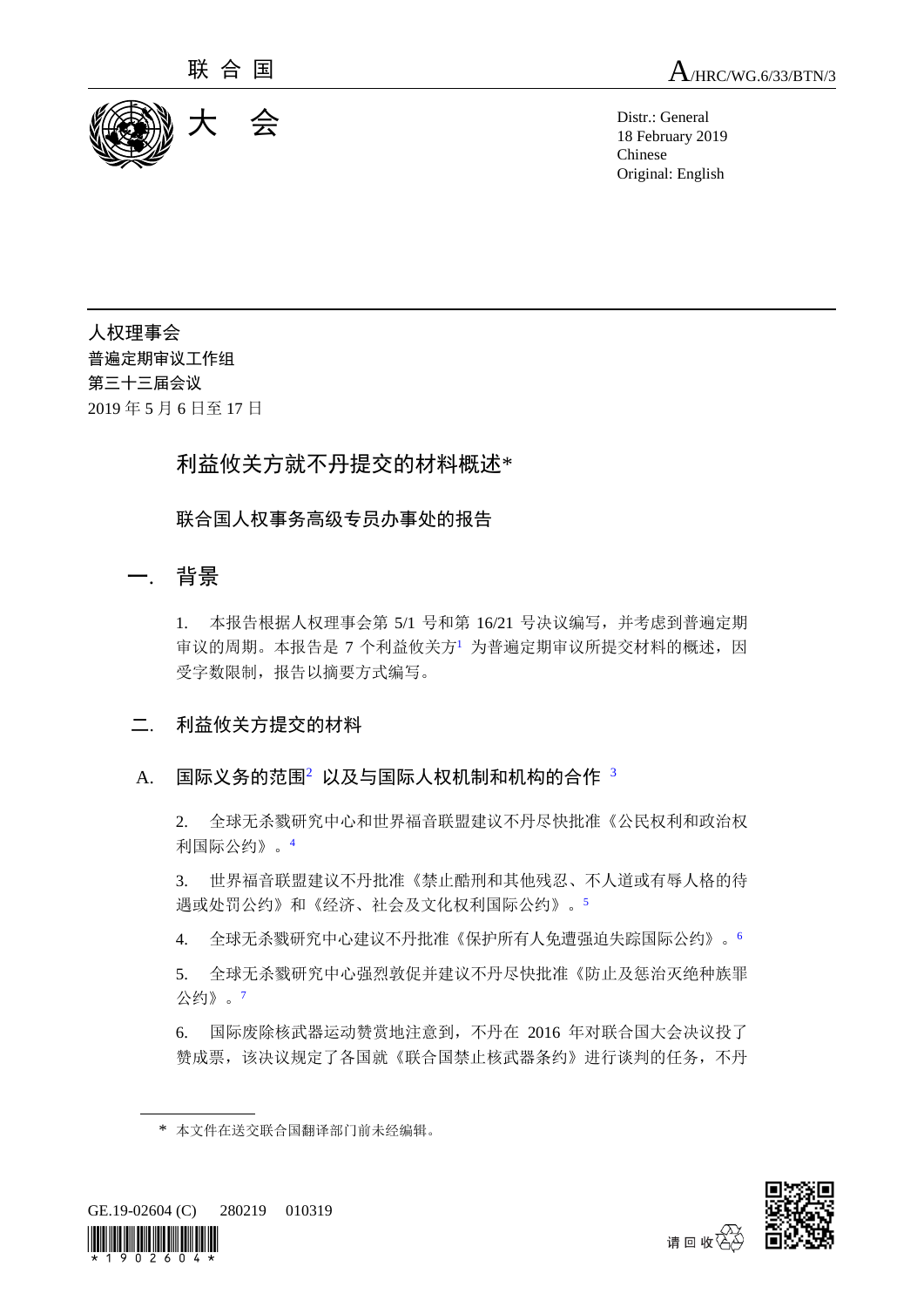还参加了该条约的谈判。该运动就此建议不丹签署和批准《联合国禁止核武器条 约》。<sup>8</sup>

7. 联署材料 1 建议不丹批准《儿童权利公约关于设定来文程序的任择议定书》 和《关于预防、禁止和惩治贩运人口特别是妇女和儿童行为的补充议定书》。它 还建议批准国际劳工组织 1999 年(第 182 号)《禁止和立即行动消除最恶劣形式 的童工劳动公约》。9

8. 世界福音联盟建议不丹接受宗教或信仰自由问题特别报告员的访问请求。<sup>10</sup>

## B. 国家人权框架  $11$

9. 联署材料 1 建议不丹政府设立一个政府实体,其任务和责任是协调执行《公 约》的所有相关活动,并为该实体在全国、地区和地方跨部门有效运作提供必要 的人力、技术和资金资源。<sup>12</sup>

## C. 参照适用的国际人道主义法履行国际人权义务的情况

## 1. 交叉问题

平等和不歧视 <sup>13</sup>

10. 联署材料 2 指出, 《刑法》第 213 条规定, "被告如果实施鸡奸或任何其他 有悖于自然秩序的性行为,则犯有非自然性行为罪",该条款将男女同性恋、双 性恋、跨性别者和双性者群体定为刑事罪犯,并阻止他们诉诸司法以消除其所遭 受的不公正待遇。在这方面,联署材料 2 建议不丹废除上述《刑法》条款和随后 的相关条款。<sup>14</sup>

## 发展、环境,以及企业与人权 <sup>15</sup>

11. 联署材料 2 强调指出,政府在基本和必需的生存需求方面取得了重大的减贫 成就,现在需要审查其减贫战略,从而超越福利办法,转向增强贫困人口的权能 和能力,以促进可持续发展。该战略还应纳入一节,处理新出现的城市贫困问 题,特别是从农村向城市流动的青年和日益增长的老年群体中的贫困问题。<sup>16</sup>

12. 联署材料 2 指出,不丹正在实施的一些环境保护政策和计划最具有进步性。 佛教哲学尊重众生,重视与自然环境和谐相处,确保环境不会遭到破坏。联署材 料 2 还指出, 植树仍然是人们的一种生活方式。不丹成功地完成了第二个《国家 适应行动计划》(适应计划二),并开始执行第三个国家适应行动计划,还将总领 土的 51.44%列为受保护公园、自然保护区和生物走廊。<sup>17</sup>

13. 联署材料 2 还指出,不丹位于地震活动高度活跃的地带,历史上曾发生过大 地震,再加上不断变化的天气模式,特别是降雨不稳定和间歇性干旱,可能导致 气候变化引发的灾害。不丹实际上已经准备在今后几年从最不发达国家名单毕 业,但这种情况可能使该国退回从前。18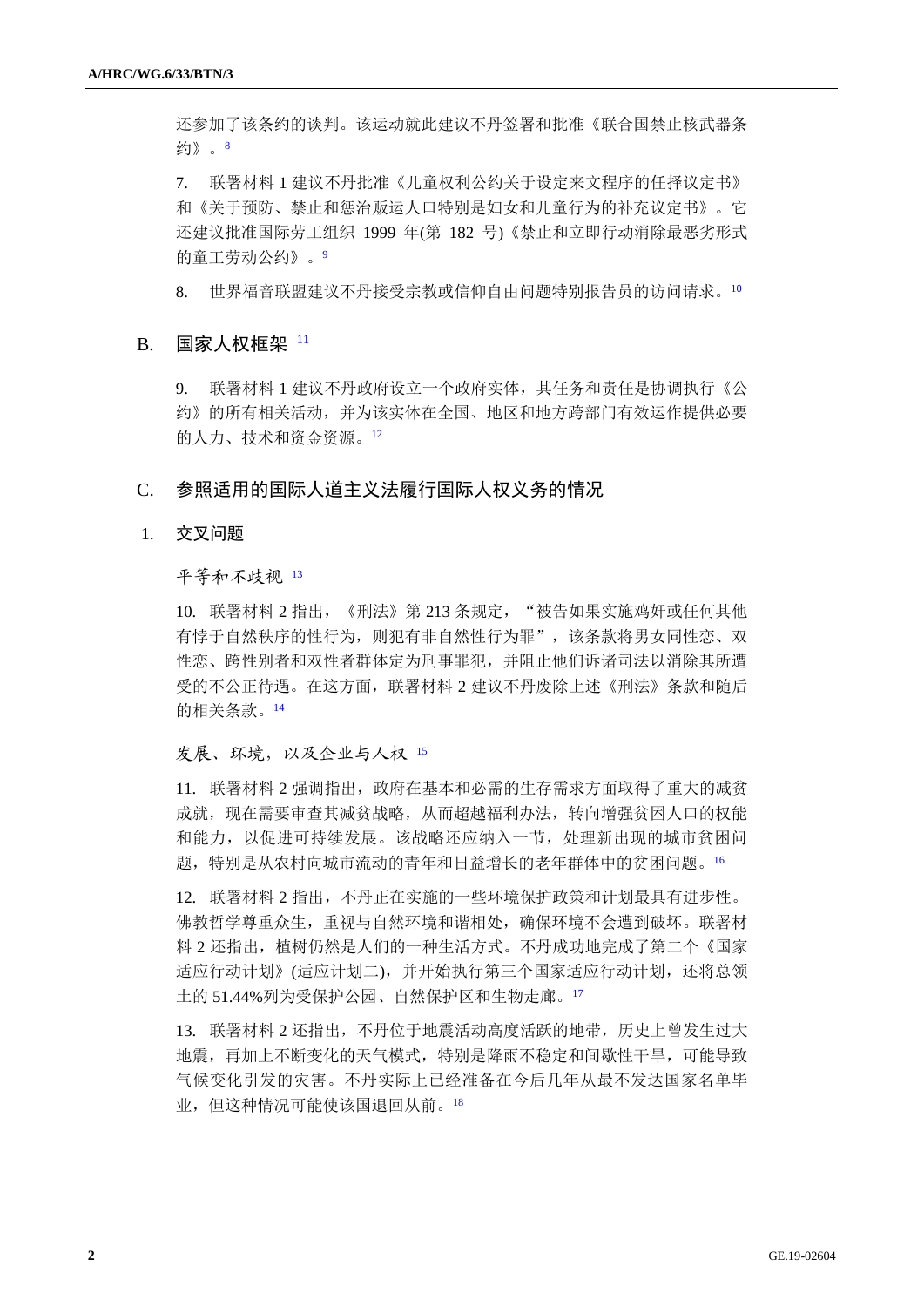## 2. 公民权利和政治权利

### 生命权、自由和人身安全 19

14. 全球无杀戮研究中心指出,不丹《宪法》已经禁止死刑。该组织鼓励不丹批 准《旨在废除死刑的公民权利和政治权利国际公约第二项任择议定书》。20

15. 《终止一切体罚儿童行为全球倡议》指出,学校和刑事系统禁止体罚,但在 家中及替代照料和日托机构体罚儿童仍是合法的。该倡议强调应颁布立法,明确 禁止包括家庭在内的所有环境中的一切体罚,并应废除所有为使用体罚辩护的法 律,包括 2004 年《刑法》中的内容。<sup>21</sup>

#### 基本自由及公共和政治生活参与权 <sup>22</sup>

16. 世界福音联盟指出,《宪法》第 7(4)条禁止基于宗教的歧视,规定"不得通 过胁迫或引诱强迫任何人从属于另一信仰"。该组织强调,该条侵犯了宗教或信 仰自由权,因为"胁迫或引诱"可被解释为包括合法的宗教活动。23 世界福音 联盟还指出, 在 2004 年《刑法》(2011 年修订)中, 胁迫或引诱皈依被视为轻 罪,最高可判处三年监禁。24

17. 在这方面,世界福音联盟建议不丹修改 2008 年《宪法》,并从第 7(4)条中 删除"通过引诱而强迫从属于另一种信仰"的提决;建议不丹政府废除其刑法中 的相关条款,使之符合国际人权法,删除关于胁迫、引诱和煽动内乱的条款。<sup>25</sup>

18. 世界福音联盟注意到宗教团体必须向政府登记,但建议政府审查宗教组织的 登记制度,登记不应是行使宗教或信仰自由权的先决条件;根据《不丹宗教组织 法》,准许佛教和印度教以外的宗教团体登记;积极遏制歧视基督教和其他宗教 少数群体的现象。<sup>26</sup>

## 3. 经济、社会及文化权利

工作权和公平良好的工作条件权 <sup>27</sup>

19. 联署材料 2 指出,青年失业率不断上升,辅导、咨询和能力发展方案仍然不 足,使青年陷入困境的问题日益增多。<sup>28</sup>

#### 社会保障权 <sup>29</sup>

20. 联署材料 2 强调,不丹迫切需要系统的社会福利和保障措施,以应对快速变 化的发展局面。寻找更好就业机会的青年继续被吸引到城市地区,然而,城市当 局几乎没有作出任何相关规定。<sup>30</sup>

#### 健康权 <sup>31</sup>

21. 联署材料 2 指出,政府按照不丹《宪法》的规定提供免费卫生服务。政府制 定了提供免费卫生服务的战略和准则。联署材料 2 还指出,2017 年人口和住房 普查报告显示,98%的家庭能够获得安全饮用水,66.3%的家庭能够获得更好的 卫生设施。婴儿死亡率已降至 15.1;5 岁以下儿童死亡率降至 34.1;孕产妇死亡 率降至 89。32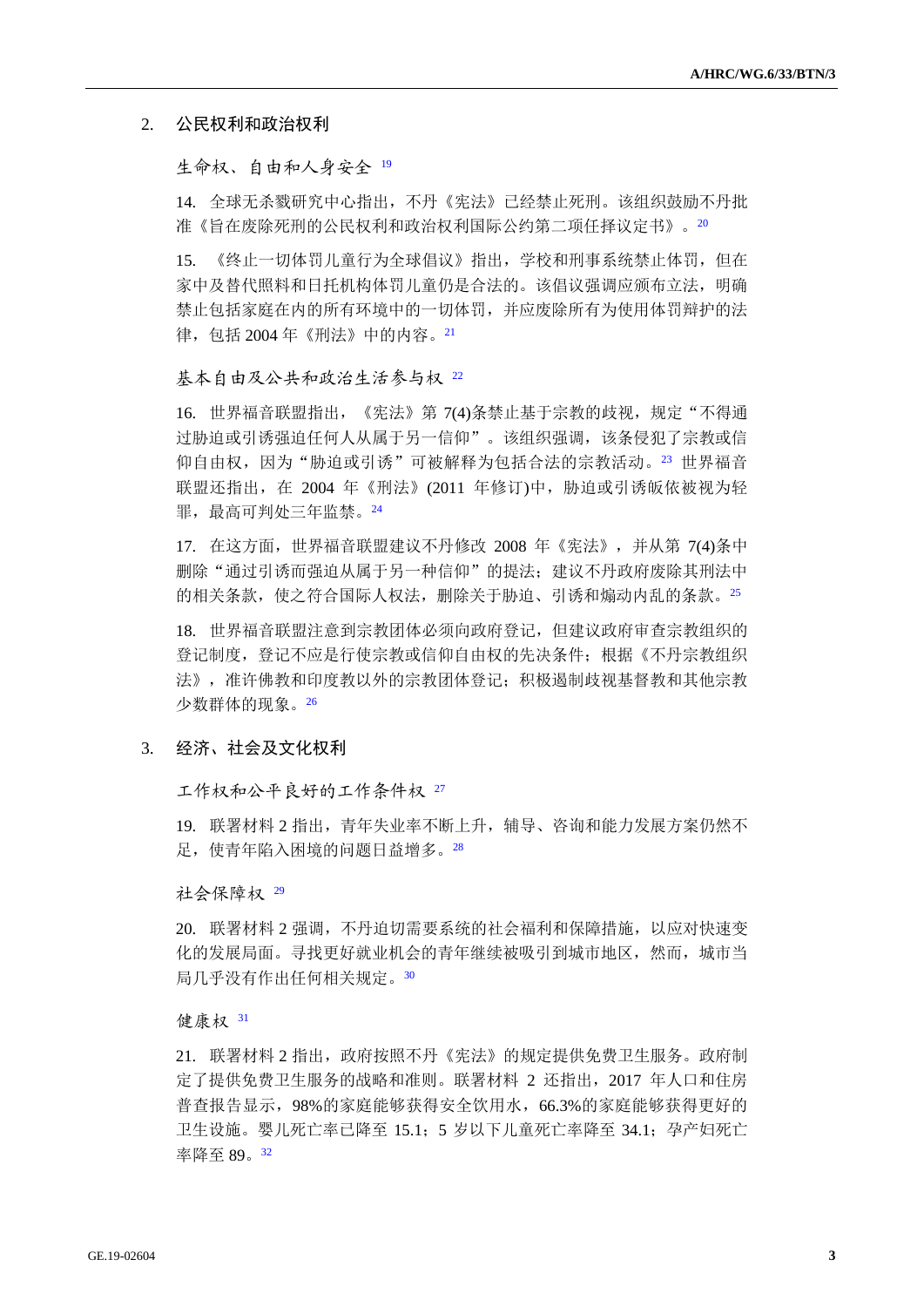22. 同时,联署材料 2 表示关切,尽管政府制定了计划并取得了成就,但关键的 卫生方案仍然严重缺乏人力资源。联署材料 2 建议政府投入营养和卫生等关键方 案所需的大量专业人员,以确保有效提供服务。33

23. 联署材料 2 还建议政府为人的能力发展不遗余力提供国家支持,并为基于方 案的干预措施提供持续资金,将艾滋病毒/艾滋病挑战作为国家问题加以应对。<sup>34</sup>

受教育权 <sup>35</sup>

24. 联署材料 2 强调指出, 虽然受教育的机会得到改善, 但不丹仍需落实足够的 保障措施,以降低儿童安全、食品和营养保障领域的风险。还强调有必要制定保 障措施,从而实现教育方案的充分多样性,并且保证儿童通过课外参与实现全面 成长和发展。<sup>36</sup>

## 4. 特定个人或群体的权利

妇女 <sup>37</sup>

25. 联署材料 2 强调,所有政府机构都受到缺乏有形基础设施的限制,例如为暴 力受害者提供的庇护所有限, 缺乏有能力处理多重家庭暴力问题的专业人员, 还 受到缺乏持续的财政支持的限制。联署材料 2 还指出,缺乏专门法院来审理侵害 妇女的性别暴力案件,包括家庭暴力案件,也没有执行 2013 年《防止家庭暴力 法》的明确计划和充足预算。<sup>38</sup>

26. 联署材料 2 指出, 妇女在地方政府中的任职比例从 2011 年的 6.9%增加到 2016 年的 11.6%。在国家一级,妇女通过选举进入议会(国民议会和全国委员会) 的人数呈下降趋势, 2008 年有 8 名妇女当选, 2013 年下降到 4 名。<sup>39</sup>

27. 联署材料 2 建议不丹支持持续不断地提高认识,以持续改变性别陈规定型观 念和重男轻女的价值观,而不是仅限于选举时期。政府应鼓励男女之间进行讨 论,探讨促进妇女在选举中取得成功的途径和方法。<sup>40</sup>

### 儿童 <sup>41</sup>

28. 联署材料 1 指出,政府过去十年为改善保护儿童免遭暴力侵害做出了值得称 赞的努力,包括 2011 年修订《刑法》,2011 年通过《儿童保育和保护法》, 2012 年通过《儿童收养法》,2015 年通过《儿童保育和保护规则和条例》。该 材料指出,这些国家法律禁止儿童卖淫和为性目的贩运儿童以及儿童色情制品。 联署材料 1 还指出, 《儿童保育和保护法》对贩运儿童的定义比《联合国打击跨 国有组织犯罪公约关于预防、禁止和惩治贩运人口特别是妇女和儿童行为的补充 议定书》的定义窄。<sup>42</sup>

29. 此外,联署材料 1 指出,不丹没有专门处理旅行和旅游业中儿童性剥削问题 的具体立法,也没有专门为儿童性剥削规定域外管辖权的立法。<sup>43</sup>

30. 联署材料 1 指出,《儿童福利和保护国家行动计划》正在制定之中,将为建 立全面的儿童保护和福利系统提供指导,该系统将满足所有儿童的人权保护和发 展需求,包括弱势儿童群体,如受艾滋病毒/艾滋病影响的儿童和残疾儿童。<sup>44</sup>

31. 联署材料 1 指出,童婚在不丹仍然普遍存在,6%的儿童在 15 岁之前结婚, 26%的儿童在 18 岁之前结婚。它强调指出,童婚既是增加儿童性剥削脆弱性的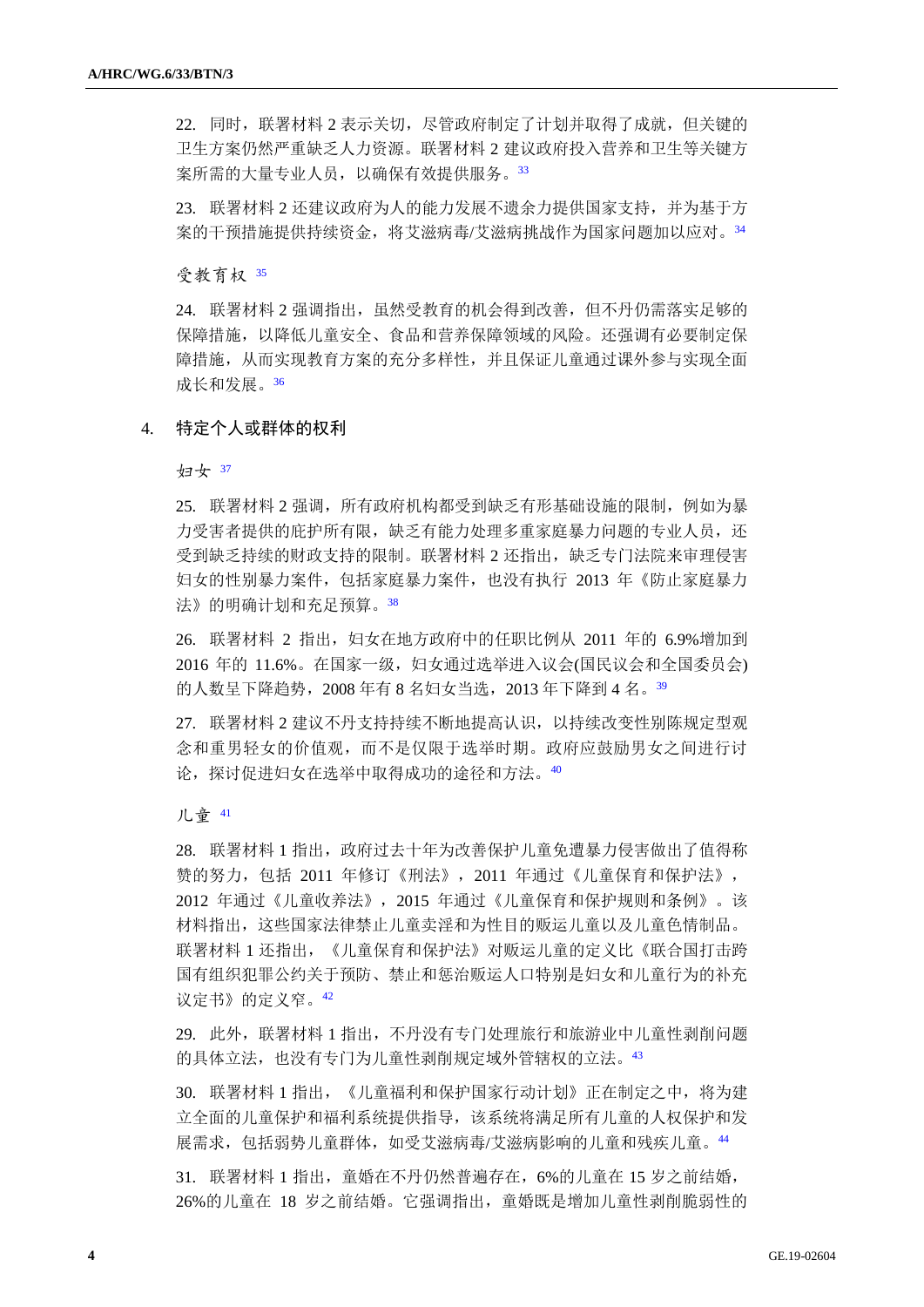一个因素,也是对儿童进行性剥削的一种形式。<sup>45</sup> 因此,联署材料 1 强调指 出,儿童性剥削的定义是将儿童用于性目的,以换取货物或现金或实物;强迫儿 童结婚是为了换取嫁妆并建立与另一人的性关系义务,亦属于儿童性剥削。<sup>46</sup>

32. 联署材料 1 建议不丹政府继续提高弱势群体和偏远贫困社区对儿童性剥削相 关犯罪和有害童婚习俗的认识。<sup>47</sup>

33. 此外,联署材料 1 建议:设立免费求助热线,并在国家一级提高所有儿童的 认识;强制报告涉嫌对儿童实施性剥削的行为,对不遵守规定的行为予以严厉制 裁,并建立报案者保护机制;改善诉诸司法的机会,对司法部门进行有关处理和 起诉性剥削儿童案件的培训,并将培训纳入执法人员和法官的标准专业培训课 程;提高识别和调查涉及网上儿童性剥削的犯罪的能力;加强收集和维护电子数 据的培训,并由承担具体任务的独立组织或机构进行监督。<sup>48</sup>

残疾人 <sup>49</sup>

34. 联署材料 2 指出,民间社会组织向残疾人提供具体的服务,但由于专业人员 必须处理多种残疾状况,而且提供这类服务的适当基础设施不足而受到限制。<sup>50</sup> 在这方面,联署材料 2 建议不丹政府通过残疾政策,其中包括向民间社会组织提 供财政和能力建设方面的国家支持,以应对多种残疾状况。<sup>51</sup>

35. 联署材料 2 还指出,有必要制定一项将残疾儿童纳入社会和教育的国家政 策。还需要通过全国运动帮助提高专业人员和一般公众的认识。需要向有关专业 人员提供专门培训,以便向有特殊需要的儿童提供高质量的服务。<sup>52</sup>

36. 联署材料 2 建议不丹建立一个国家残疾人中心,容纳足够数量受过培训的服 务提供者。该中心还应审视这一领域的新发展,着手适应和采用适合当地情况的 解决办法,培训服务提供者,并成为该国残疾问题的知识中心和倡导者。53

少数群体和土著人民 <sup>54</sup>

37. 南北合作联合城镇社注意到不丹对不丹尼泊尔人(即洛昌人)的歧视性做法, 包括不丹的歧视性政策,迫使不丹尼泊尔人(洛昌人)进入尼泊尔和印度的难民 营。<sup>55</sup>

38. 该组织建议不丹努力遏制各政党将种族冲突归咎于不丹尼泊尔人(洛昌人)的 言辞。<sup>56</sup>

移民、难民、寻求庇护者和境内流离失所者 <sup>57</sup>

39. 联署材料 2 注意到, 联合国难民事务高级专员公署(难民署)管理的两个难民 营中估计有 8,000 名讲尼泊尔语的人,经过多年的国际努力,超过 90%的难民营 人口成功地在第三国得到安置。在这方面,联署材料 2 向 8 个国家致谢,这些国 家基于人道主义理由,与难民署合作促成生活在难民营中的人经第三国遣返。联 署材料 2 还感谢它们做出贡献,使重新安置方案成为一个迄今实施的最成功方 案。58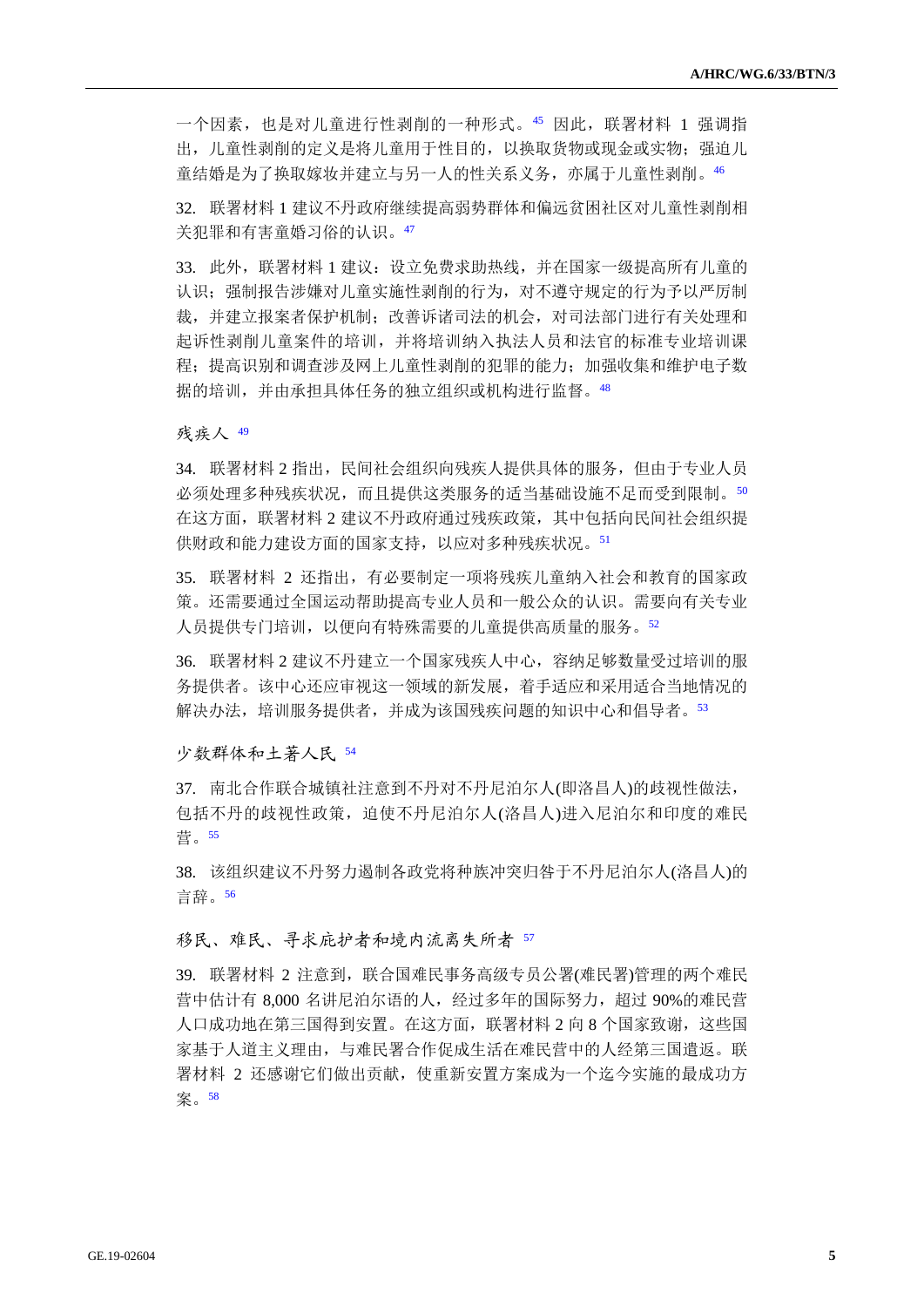## 注

<sup>1</sup> The stakeholders listed below have contributed information for this summary; the full texts of all original submissions are available at: [www.ohchr.org.](http://www.ohchr.org/)

*Civil society*

| <i>Individual submissions:</i>                         |                                                                                                                                                                                                         |
|--------------------------------------------------------|---------------------------------------------------------------------------------------------------------------------------------------------------------------------------------------------------------|
| <b>CGNK</b>                                            | Center for Global Non-Killing, Hawaii (United States of<br>America);                                                                                                                                    |
| <b>GIEACPC</b>                                         | Global Initiative to End All Corporal Punishment of Children,<br>London (United Kingdom of Great Britain and Northern<br>Ireland);                                                                      |
| <b>ICAN</b>                                            | International Campaign to Abolish Nuclear Weapons, Geneva<br>(Switzerland);                                                                                                                             |
| UTA                                                    | United Towns Agency for North-South Cooperation, Brussels<br>(Belgium);                                                                                                                                 |
| <b>WEA</b>                                             | World Evangelical Alliance, New York (United States of<br>America).                                                                                                                                     |
| Joint submissions:                                     |                                                                                                                                                                                                         |
| JS1                                                    | Joint submission 1 submitted by: RENEW (Respect,<br>Educate, Nurture, Empower Women), Thimphu (Bhutan) and<br>ECPAT, International, Bangkok (Thailand);                                                 |
| JS <sub>2</sub>                                        | Joint submission 2 submitted by: Bhutan Network for<br>Empowering Women (BENEW), Thimphu (Bhutan), Bhutan<br>Transparency International, Thimphu (Bhutan) and Tarayana<br>Foundation, Thimphu (Bhutan). |
| The following abbreviations are used in UPR documents: |                                                                                                                                                                                                         |
| <b>ICERD</b>                                           | International Convention on the Elimination of All Forms of<br>Racial Discrimination:                                                                                                                   |
| <b>ICESCR</b>                                          | International Covenant on Economic, Social and Cultural<br>Rights;                                                                                                                                      |
| <b>OP-ICESCR</b>                                       | Optional Protocol to ICESCR;                                                                                                                                                                            |
| <b>ICCPR</b>                                           | International Covenant on Civil and Political Rights;                                                                                                                                                   |
| <b>ICCPR-OP1</b>                                       | Optional Protocol to ICCPR;                                                                                                                                                                             |
| <b>ICCPR-OP2</b>                                       | Second Optional Protocol to ICCPR, aiming at the abolition of<br>the death penalty;                                                                                                                     |
| <b>CEDAW</b>                                           | Convention on the Elimination of All Forms of Discrimination<br>against Women;                                                                                                                          |
| <b>OP-CEDAW</b>                                        | Optional Protocol to CEDAW;                                                                                                                                                                             |
| CAT                                                    | Convention against Torture and Other Cruel, Inhuman or<br>Degrading Treatment or Punishment;                                                                                                            |
| OP-CAT                                                 | Optional Protocol to CAT;                                                                                                                                                                               |
| <b>CRC</b>                                             | Convention on the Rights of the Child;                                                                                                                                                                  |
| OP-CRC-AC                                              | Optional Protocol to CRC on the involvement of children in<br>armed conflict;                                                                                                                           |
| OP-CRC-SC                                              | Optional Protocol to CRC on the sale of children, child<br>prostitution and child pornography;                                                                                                          |
| OP-CRC-IC                                              | Optional Protocol to CRC on a communications procedure;                                                                                                                                                 |
| <b>ICRMW</b>                                           | International Convention on the Protection of the Rights of All<br>Migrant Workers and Members of Their Families;                                                                                       |
| <b>CRPD</b>                                            | Convention on the Rights of Persons with Disabilities;                                                                                                                                                  |
| <b>OP-CRPD</b>                                         | Optional Protocol to CRPD;                                                                                                                                                                              |
| <b>ICPPED</b>                                          | International Convention for the Protection of All Persons                                                                                                                                              |
|                                                        | from Enforced Disappearance.                                                                                                                                                                            |
|                                                        | $n \text{ or } 1101110011012110141101611050$<br>ATIDC/27/8                                                                                                                                              |

 $3$  For relevant recommendations A/HRC/27/8, paras. 118.1, 118.2, 118.13, 118.14, 118.16, 118.58, 118.95, 118.96, 118.97, 118.101, 118.102, 120.1-120.29.

 $4$  CGNK, p. 5 and WEA, para. 19.

 $5$  WEA, para. 19.

 $6$  CGNK, p. 6.

 $\frac{7}{8}$  CGNK, p. 5.<br>
CAN submission.

 $9$  JS1, p. 6.